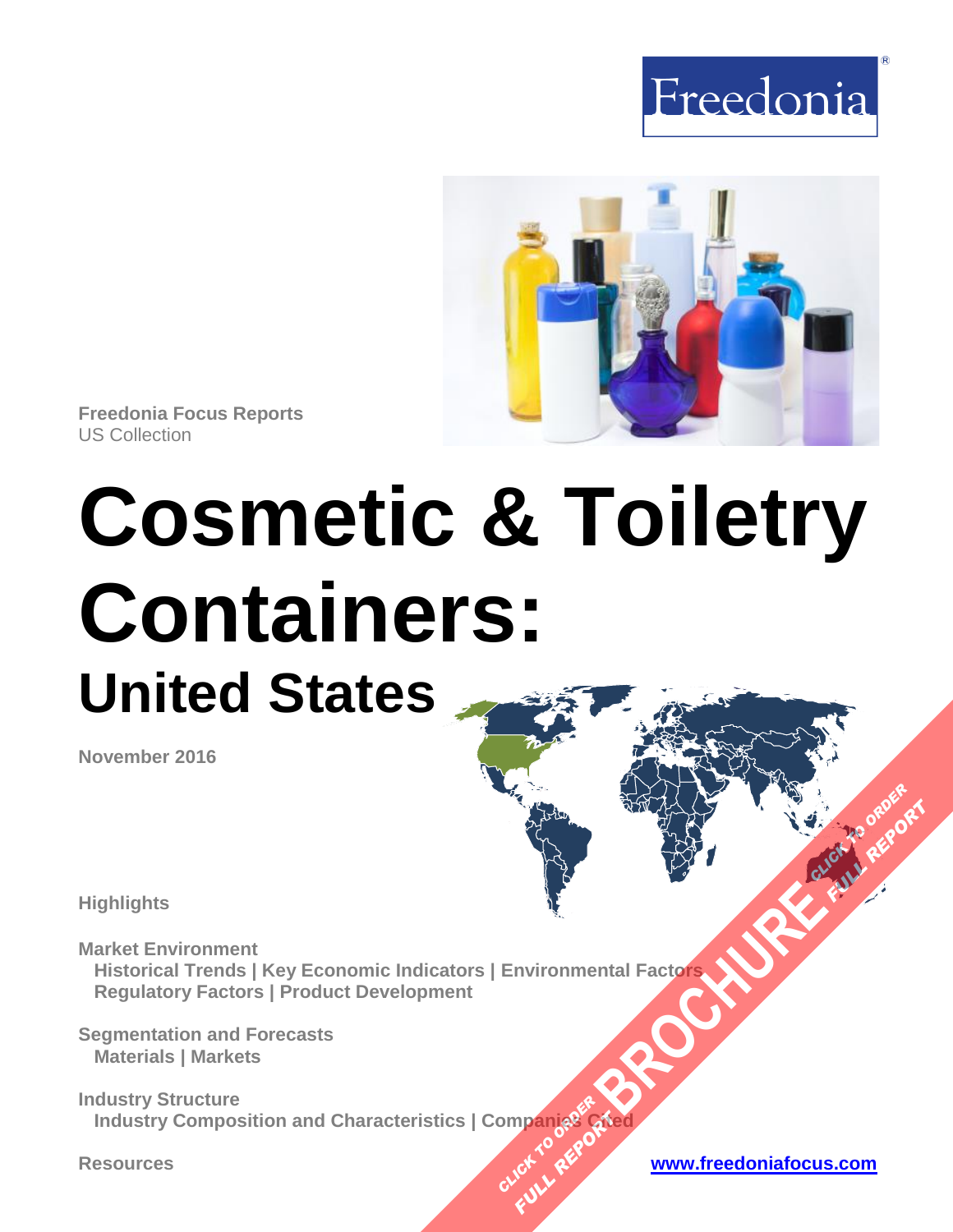## <span id="page-1-0"></span>ABOUT THIS REPORT

## Scope & Method

This report forecasts US cosmetic and toiletry container demand in units to 2020. Total demand is segmented by material in terms of:

- plastic
- paperboard
- metal
- glass.

Excluded from the scope of this report are secondary containers not designed for use beyond the point of sale (eg, corrugated containers and merchandise display boxes); most flexible packaging; and dispensers, closures, and applicators. Also excluded are containers for medicated toiletry products and "hard" personal care items like tooth and hair brushes and razors.

Total demand is also segmented by market as follows:

- skin care products
- hair care products
- oral care products
- cosmetics
- fragrances
- other markets such as deodorants and antiperspirants, shaving products, and bath oils.

To illustrate historical trends, total demand is provided in an annual series from 2005 to 2015; the various segments are reported at five-year intervals for 2010 and 2015.

This report quantifies trends in various measures of growth. Growth (or decline) expressed as an average annual growth rate (AAGR) is the least squares growth rate, which takes into account all available datapoints over a period. Growth calculated as a compound annual growth rate (CAGR) employs, by definition, only the first and last datapoints over a period. The CAGR is used to describe forecast growth, defined as the expected trend beginning in the base year and ending in the forecast year. Readers are encouraged to consider historical volatility when assessing particular annual values along the forecast trend, including in the forecast year.

Key macroeconomic indicators are also provided at five-year intervals with CAGRs for the years corresponding to other reported figures. Other various topics, including profiles of pertinent leading suppliers, are covered in this report. A full outline of report items by page is available in the [Table of Contents.](#page-3-0)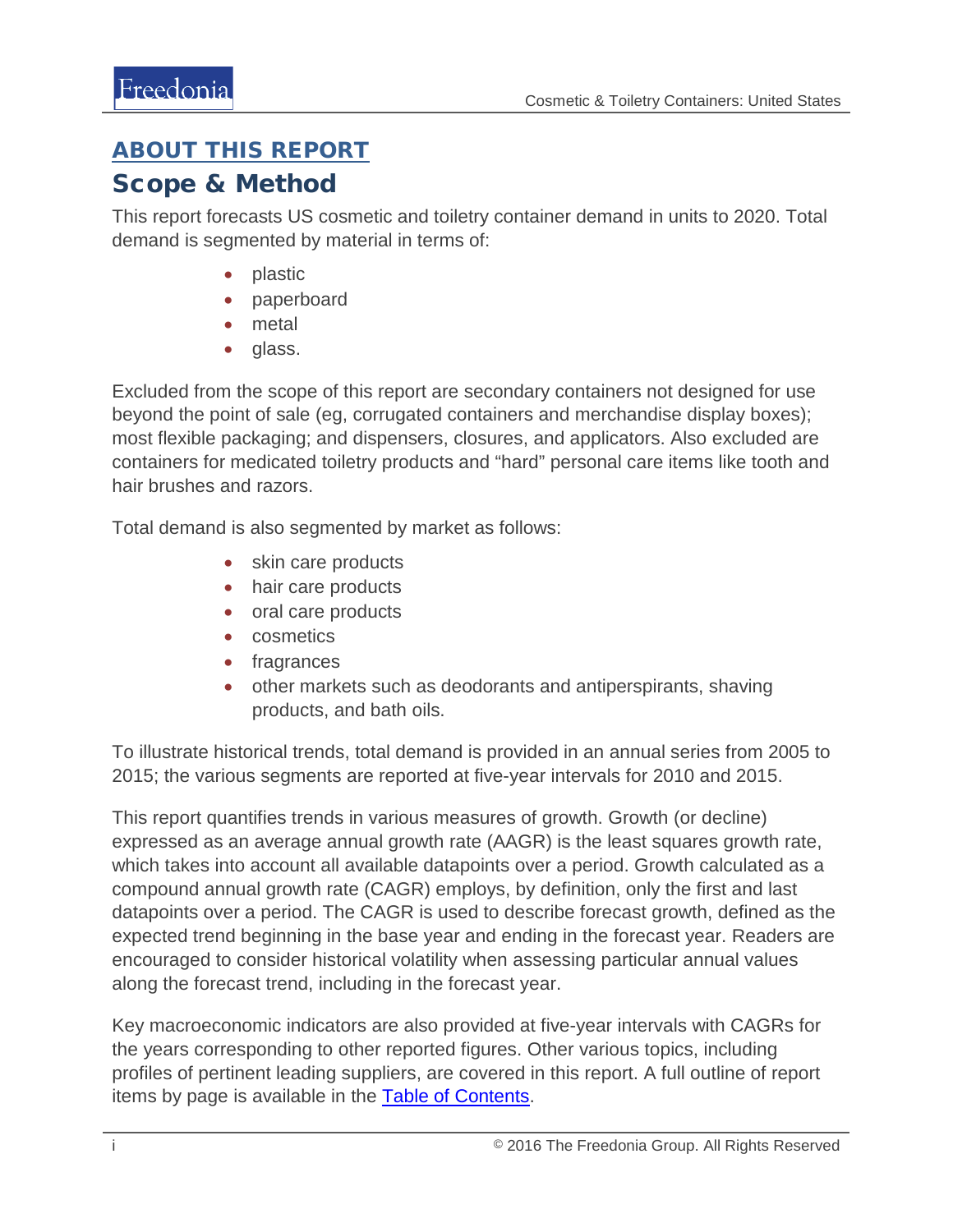

## Sources

*Cosmetic & Toiletry Containers: United States* (FF30027) is based on *[Cosmetic &](http://www.freedoniagroup.com/DocumentDetails.aspx?ReferrerId=FL-FOCUS&studyid=3477)  [Toiletry Containers in the US](http://www.freedoniagroup.com/DocumentDetails.aspx?ReferrerId=FL-FOCUS&studyid=3477)*, a comprehensive industry study published by The Freedonia Group in November 2016. Reported findings represent the synthesis and analysis of data from various primary, secondary, macroeconomic, and demographic sources including:

- firms participating in the industry, and their suppliers and customers
- government/public agencies
- national, regional, and international non-governmental organizations
- trade associations and their publications
- the business and trade press
- indicator forecasts by The Freedonia Group
- the findings of other industry studies by The Freedonia Group.

Specific sources and additional resources are listed in the [Resources](#page-4-0) section of this publication for reference and to facilitate further research.

# Industry Codes

The topic of this report is related to the following industry codes:

| <b>NAICS/SCIAN 2007</b>                       |                                      | <b>SIC</b>                     |                                                        |
|-----------------------------------------------|--------------------------------------|--------------------------------|--------------------------------------------------------|
| North American Industry Classification System |                                      | <b>Standard Industry Codes</b> |                                                        |
| 322211                                        | Corrugated & Solid Fiber Box Mfg     | 2652                           | <b>Setup Paperboard Boxes</b>                          |
| 322212                                        | <b>Folding Paperboard Box Mfg</b>    | 2653                           | <b>Corrugated &amp; Solid Fiber Boxes</b>              |
| 322213                                        | Setup Paperboard Box Mfg             | 2657                           | Folding Paperboard Boxes, Including                    |
| 322221                                        | Coated & Laminated Packaging Paper   |                                | Sanitary                                               |
| 325620                                        | Mfg<br><b>Toilet Preparation Mfg</b> | 2671                           | Packaging Paper & Plastics Film, Coated<br>& Laminated |
| 327213                                        | <b>Glass Container Mfg</b>           | 2844                           | Perfumes, Cosmetics, & Other Toilet                    |
| 332431                                        | Metal Can Mfg                        |                                | <b>Preparations</b>                                    |
|                                               |                                      | 3221<br>3411                   | <b>Glass Containers</b><br><b>Metal Cans</b>           |

# Copyright & Licensing

The full report is protected by copyright laws of the United States of America and international treaties. The entire contents of the publication are copyrighted by The Freedonia Group.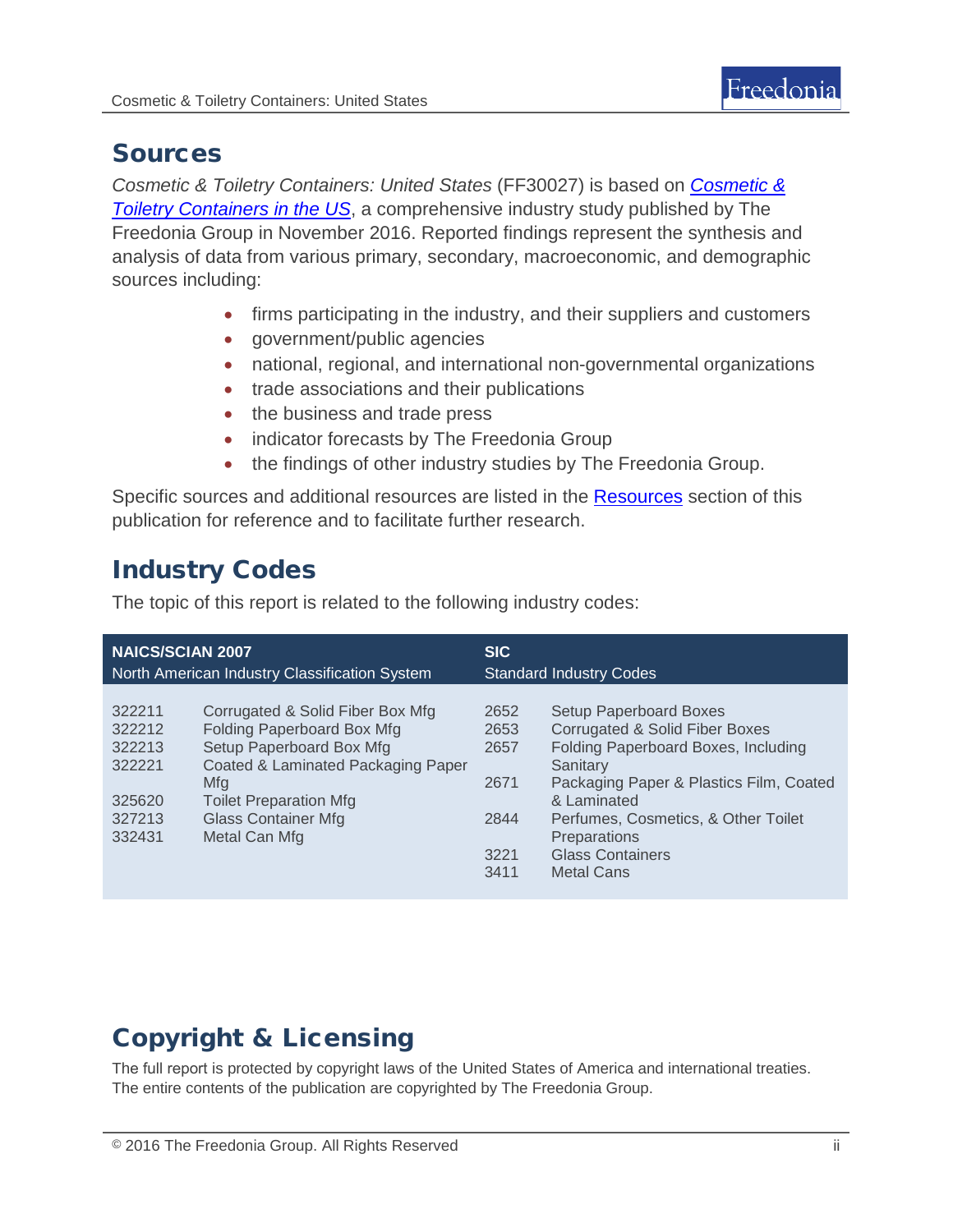# <span id="page-3-0"></span>**Table of Contents**

#### **Section**

#### Page

| Chart 1   US Cosmetic & Toiletry Container Demand Trends, 2005-2015 (mil units) 3               |  |
|-------------------------------------------------------------------------------------------------|--|
|                                                                                                 |  |
| Table 1   Key Indicators for US Cosmetic & Toiletry Container Demand; 2010, 2015, 2020 4        |  |
|                                                                                                 |  |
|                                                                                                 |  |
|                                                                                                 |  |
|                                                                                                 |  |
|                                                                                                 |  |
| Chart 2   US Cosmetic & Toiletry Container Demand by Material; 2010, 2015, 2020 (mil units) 8   |  |
|                                                                                                 |  |
|                                                                                                 |  |
|                                                                                                 |  |
|                                                                                                 |  |
| Chart 3   US Cosmetic & Toiletry Cntnr Demand by Mat'l Share; 2010, 2015, 2020 (% of units)  14 |  |
|                                                                                                 |  |
| Chart 4   US Cosmetic & Toiletry Container Demand by Market; 2010, 2015, 2020 (mil units)  15   |  |
|                                                                                                 |  |
|                                                                                                 |  |
|                                                                                                 |  |
|                                                                                                 |  |
|                                                                                                 |  |
| Chart 5   US Cosmetic & Toiletry Cntnr Demand by Mkt Share; 2010, 2015, 2020 (% of units)  23   |  |
|                                                                                                 |  |
|                                                                                                 |  |
|                                                                                                 |  |
| Chart 6   US Cosmetic & Toiletry Container Market Share by Supplier, 201525                     |  |
|                                                                                                 |  |
|                                                                                                 |  |
|                                                                                                 |  |

To return here, click on any Freedonia logo or the Table of Contents link in report footers.<br>PDF bookmarks are also available for navigation.